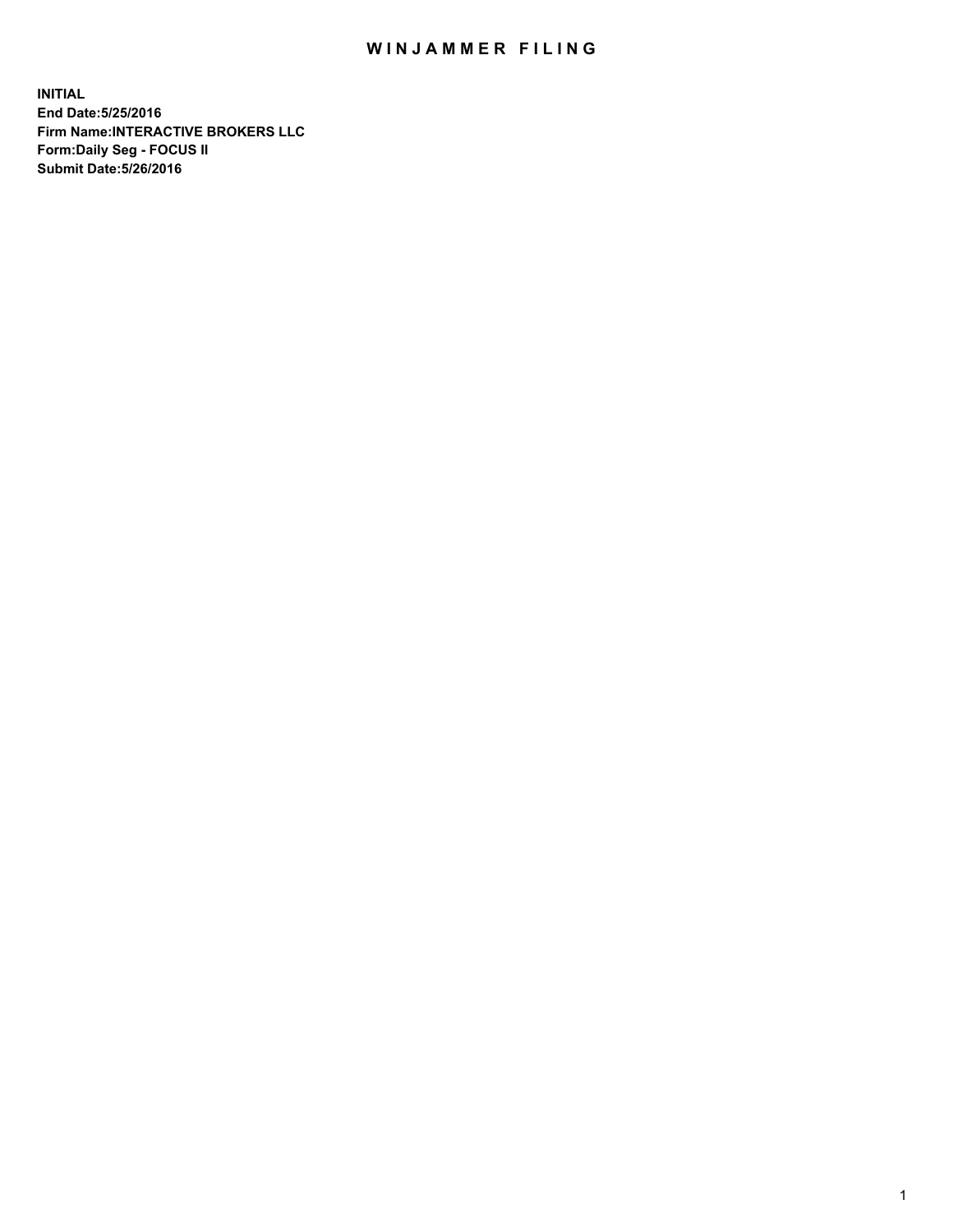## **INITIAL End Date:5/25/2016 Firm Name:INTERACTIVE BROKERS LLC Form:Daily Seg - FOCUS II Submit Date:5/26/2016 Daily Segregation - Cover Page**

| Name of Company<br><b>Contact Name</b><br><b>Contact Phone Number</b><br><b>Contact Email Address</b>                                                                                                                                                                                                                          | <b>INTERACTIVE BROKERS LLC</b><br>James Menicucci<br>203-618-8085<br>jmenicucci@interactivebrokers.c<br>om |
|--------------------------------------------------------------------------------------------------------------------------------------------------------------------------------------------------------------------------------------------------------------------------------------------------------------------------------|------------------------------------------------------------------------------------------------------------|
| FCM's Customer Segregated Funds Residual Interest Target (choose one):<br>a. Minimum dollar amount: ; or<br>b. Minimum percentage of customer segregated funds required:%; or<br>c. Dollar amount range between: and; or<br>d. Percentage range of customer segregated funds required between:% and%.                          | $\overline{\mathbf{0}}$<br>0<br>155,000,000 245,000,000<br>0 <sub>0</sub>                                  |
| FCM's Customer Secured Amount Funds Residual Interest Target (choose one):<br>a. Minimum dollar amount: ; or<br>b. Minimum percentage of customer secured funds required:%; or<br>c. Dollar amount range between: and; or<br>d. Percentage range of customer secured funds required between:% and%.                            | $\overline{\mathbf{0}}$<br>$\overline{\mathbf{0}}$<br>80,000,000 120,000,000<br>00                         |
| FCM's Cleared Swaps Customer Collateral Residual Interest Target (choose one):<br>a. Minimum dollar amount: ; or<br>b. Minimum percentage of cleared swaps customer collateral required:% ; or<br>c. Dollar amount range between: and; or<br>d. Percentage range of cleared swaps customer collateral required between:% and%. | $\overline{\mathbf{0}}$<br>$\overline{\mathbf{0}}$<br>0 <sub>0</sub><br><u>00</u>                          |

Attach supporting documents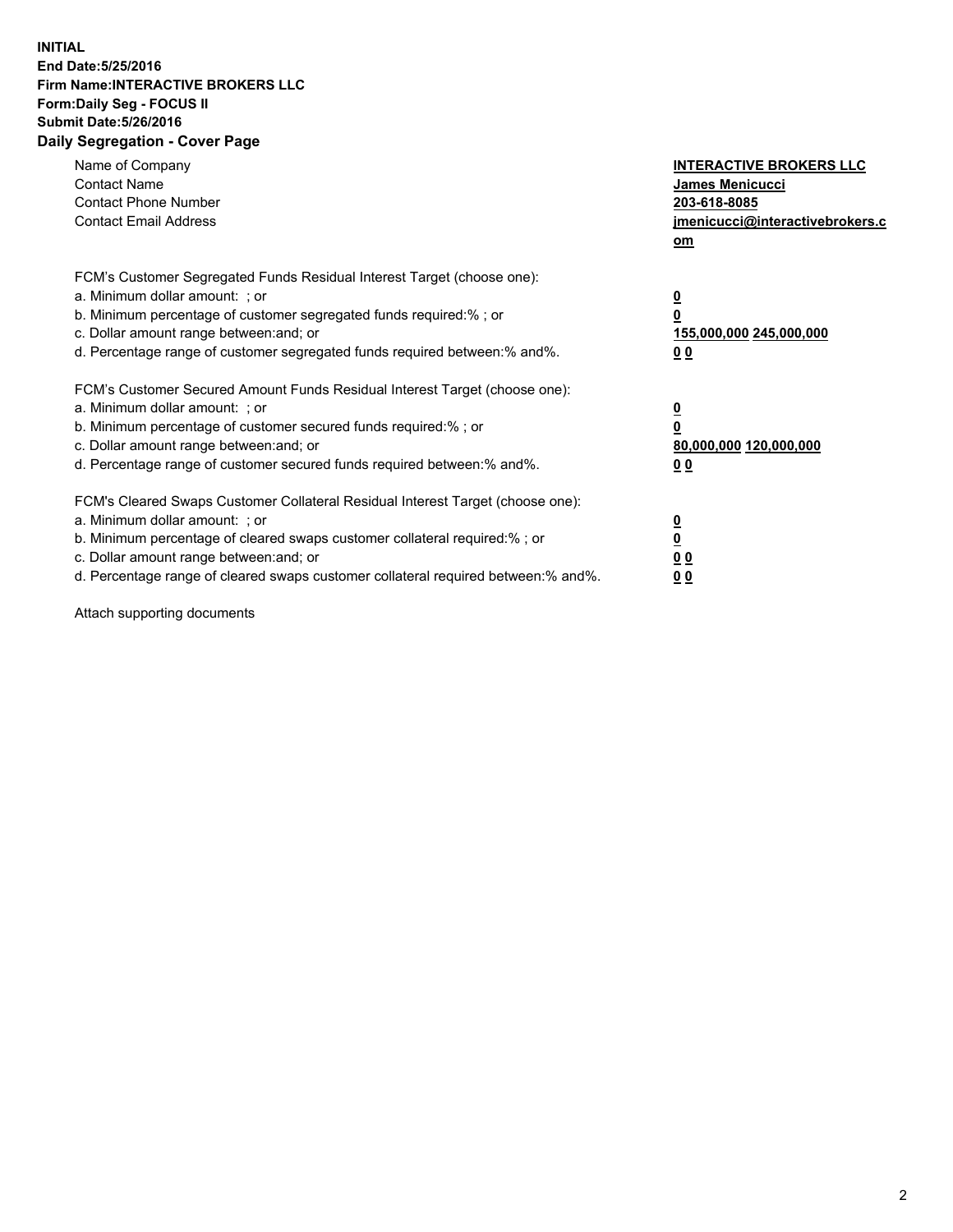## **INITIAL End Date:5/25/2016 Firm Name:INTERACTIVE BROKERS LLC Form:Daily Seg - FOCUS II Submit Date:5/26/2016 Daily Segregation - Secured Amounts**

|     | Daily Jegregation - Jeculed Aniounts                                                                       |                                  |
|-----|------------------------------------------------------------------------------------------------------------|----------------------------------|
|     | Foreign Futures and Foreign Options Secured Amounts                                                        |                                  |
|     | Amount required to be set aside pursuant to law, rule or regulation of a foreign                           | $0$ [7305]                       |
|     | government or a rule of a self-regulatory organization authorized thereunder                               |                                  |
| 1.  | Net ledger balance - Foreign Futures and Foreign Option Trading - All Customers                            |                                  |
|     | A. Cash                                                                                                    | 287,972,997 [7315]               |
|     | B. Securities (at market)                                                                                  | 0 [7317]                         |
| 2.  | Net unrealized profit (loss) in open futures contracts traded on a foreign board of trade                  | 7,704,806 [7325]                 |
| 3.  | Exchange traded options                                                                                    |                                  |
|     | a. Market value of open option contracts purchased on a foreign board of trade                             | <b>55,070</b> [7335]             |
|     | b. Market value of open contracts granted (sold) on a foreign board of trade                               | -29,379 [7337]                   |
| 4.  | Net equity (deficit) (add lines 1.2. and 3.)                                                               | 295,703,494 [7345]               |
| 5.  | Account liquidating to a deficit and account with a debit balances - gross amount                          | 65,999 [7351]                    |
|     | Less: amount offset by customer owned securities                                                           | 0 [7352] 65,999 [7354]           |
| 6.  | Amount required to be set aside as the secured amount - Net Liquidating Equity                             | 295,769,493 [7355]               |
|     | Method (add lines 4 and 5)                                                                                 |                                  |
| 7.  | Greater of amount required to be set aside pursuant to foreign jurisdiction (above) or line                | 295,769,493 [7360]               |
|     | 6.                                                                                                         |                                  |
|     | FUNDS DEPOSITED IN SEPARATE REGULATION 30.7 ACCOUNTS                                                       |                                  |
| 1.  | Cash in banks                                                                                              |                                  |
|     | A. Banks located in the United States                                                                      | 200,000 [7500]                   |
|     | B. Other banks qualified under Regulation 30.7                                                             | 0 [7520] 200,000 [7530]          |
| 2.  | Securities                                                                                                 |                                  |
|     | A. In safekeeping with banks located in the United States                                                  | 345,450,940 [7540]               |
|     | B. In safekeeping with other banks qualified under Regulation 30.7                                         | 0 [7560] 345,450,940 [7570]      |
| 3.  | Equities with registered futures commission merchants                                                      |                                  |
|     | A. Cash                                                                                                    | $0$ [7580]                       |
|     | <b>B.</b> Securities                                                                                       | $0$ [7590]                       |
|     | C. Unrealized gain (loss) on open futures contracts                                                        | $0$ [7600]                       |
|     | D. Value of long option contracts                                                                          | $0$ [7610]                       |
|     | E. Value of short option contracts                                                                         | 0 [7615] 0 [7620]                |
| 4.  | Amounts held by clearing organizations of foreign boards of trade                                          |                                  |
|     | A. Cash                                                                                                    | $0$ [7640]                       |
|     | <b>B.</b> Securities                                                                                       | $0$ [7650]                       |
|     | C. Amount due to (from) clearing organization - daily variation                                            | $0$ [7660]                       |
|     | D. Value of long option contracts                                                                          | $0$ [7670]                       |
|     | E. Value of short option contracts                                                                         | 0 [7675] 0 [7680]                |
| 5.  | Amounts held by members of foreign boards of trade                                                         |                                  |
|     | A. Cash                                                                                                    | 62,939,232 [7700]                |
|     | <b>B.</b> Securities                                                                                       | $0$ [7710]                       |
|     | C. Unrealized gain (loss) on open futures contracts                                                        | 3,096,222 [7720]                 |
|     | D. Value of long option contracts                                                                          | 55,071 [7730]                    |
|     | E. Value of short option contracts                                                                         | -29,380 [7735] 66,061,145 [7740] |
| 6.  | Amounts with other depositories designated by a foreign board of trade                                     | 0 [7760]                         |
| 7.  | Segregated funds on hand                                                                                   | $0$ [7765]                       |
| 8.  | Total funds in separate section 30.7 accounts                                                              | 411,712,085 [7770]               |
| 9.  | Excess (deficiency) Set Aside for Secured Amount (subtract line 7 Secured Statement<br>Page 1 from Line 8) | 115,942,592 [7380]               |
| 10. | Management Target Amount for Excess funds in separate section 30.7 accounts                                | 80,000,000 [7780]                |
| 11. | Excess (deficiency) funds in separate 30.7 accounts over (under) Management Target                         | 35,942,592 [7785]                |
|     |                                                                                                            |                                  |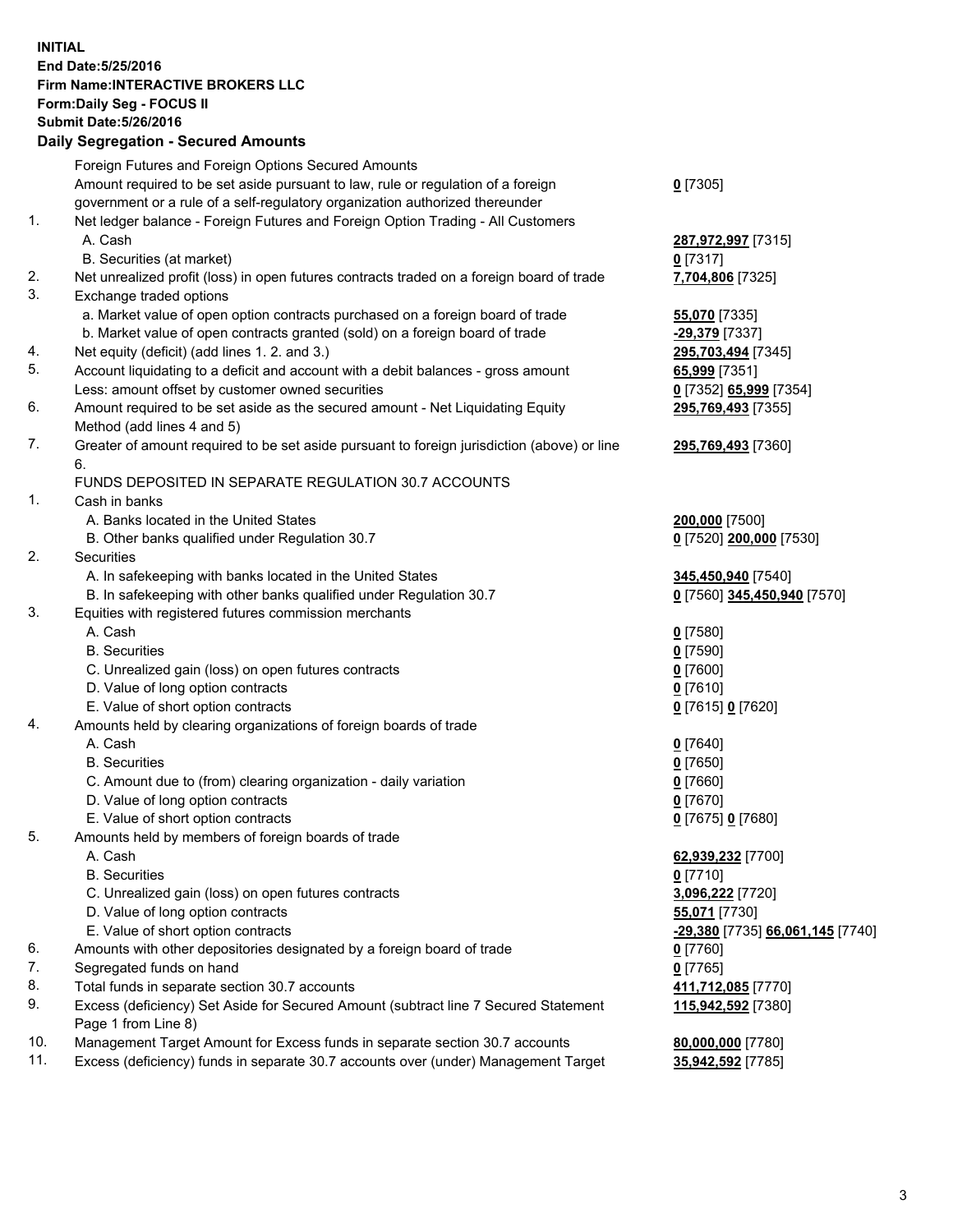**INITIAL End Date:5/25/2016 Firm Name:INTERACTIVE BROKERS LLC Form:Daily Seg - FOCUS II Submit Date:5/26/2016 Daily Segregation - Segregation Statement** SEGREGATION REQUIREMENTS(Section 4d(2) of the CEAct) 1. Net ledger balance A. Cash **2,811,946,320** [7010] B. Securities (at market) **0** [7020] 2. Net unrealized profit (loss) in open futures contracts traded on a contract market **-24,435,513** [7030] 3. Exchange traded options A. Add market value of open option contracts purchased on a contract market **100,139,125** [7032] B. Deduct market value of open option contracts granted (sold) on a contract market **-168,835,508** [7033] 4. Net equity (deficit) (add lines 1, 2 and 3) **2,718,814,424** [7040] 5. Accounts liquidating to a deficit and accounts with debit balances - gross amount **69,484** [7045] Less: amount offset by customer securities **0** [7047] **69,484** [7050] 6. Amount required to be segregated (add lines 4 and 5) **2,718,883,908** [7060] FUNDS IN SEGREGATED ACCOUNTS 7. Deposited in segregated funds bank accounts A. Cash **215,684,834** [7070] B. Securities representing investments of customers' funds (at market) **1,677,650,337** [7080] C. Securities held for particular customers or option customers in lieu of cash (at market) **0** [7090] 8. Margins on deposit with derivatives clearing organizations of contract markets A. Cash **101,432,275** [7100] B. Securities representing investments of customers' funds (at market) **1,005,317,698** [7110] C. Securities held for particular customers or option customers in lieu of cash (at market) **0** [7120] 9. Net settlement from (to) derivatives clearing organizations of contract markets **-4,033,812** [7130] 10. Exchange traded options A. Value of open long option contracts **100,136,393** [7132] B. Value of open short option contracts **-168,832,786** [7133] 11. Net equities with other FCMs A. Net liquidating equity **0** [7140] B. Securities representing investments of customers' funds (at market) **0** [7160] C. Securities held for particular customers or option customers in lieu of cash (at market) **0** [7170] 12. Segregated funds on hand **0** [7150] 13. Total amount in segregation (add lines 7 through 12) **2,927,354,939** [7180] 14. Excess (deficiency) funds in segregation (subtract line 6 from line 13) **208,471,031** [7190] 15. Management Target Amount for Excess funds in segregation **155,000,000** [7194] **53,471,031** [7198]

16. Excess (deficiency) funds in segregation over (under) Management Target Amount Excess